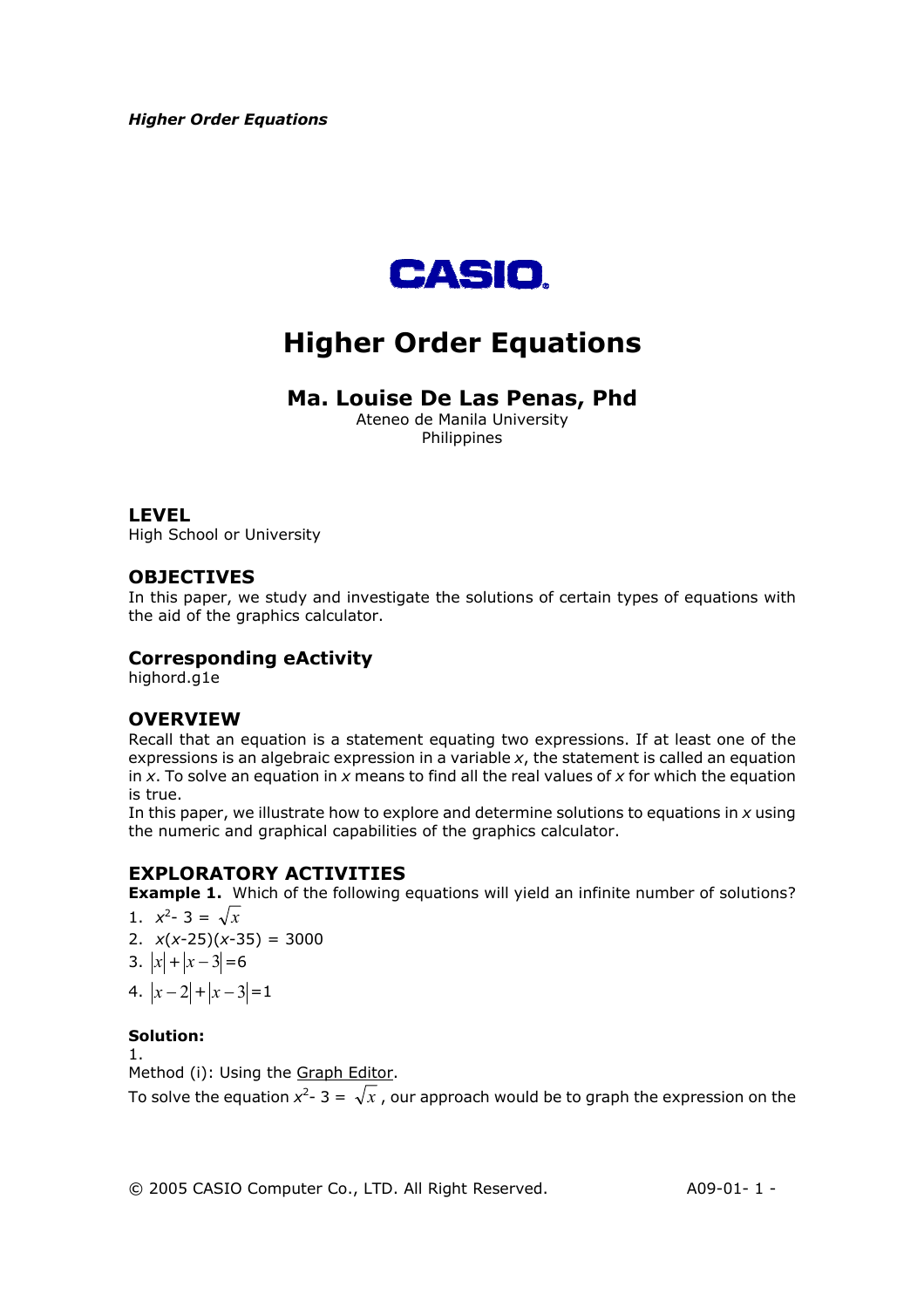left hand side of the equation, given by  $x^2$ -3, and graph the expression on the right hand side, which is  $\sqrt{x}$ , simultaneously in one coordinate system:





The *x* value of the point of intersection of both curves will satisfy the equation and serves as the solution to the equation. Using [GSolve ISCT] we obtain the solution as follows:



The solution to the equation  $x^2 - 3 = \sqrt{x}$  is not exact. The approximate solution is given by  $x = 2.1101$ .

It is sometimes helpful to use a table alongside the graph to assist us in our exploration. To show a graph with a given table, we enter [SHIFT SET UP] and set the calculator to Dual Screen mode, specifically, the "graph to table" mode. [G to T].

| Draw,<br>Туве                              | :Connect   |
|--------------------------------------------|------------|
| Graeh<br>Func.                             | :0n        |
| Dual<br>Screen                             | нG<br>æ    |
| Simul<br>Graeh                             |            |
| Derivative                                 | :0ff       |
| Backsround                                 | : None     |
| Sketch <u>Lin</u> e                        | ∶Norm<br>↓ |
| $G+G$ $Gt$ <sub>o</sub> T $G$ <sub>f</sub> |            |

As we trace along the graph, or solve a point of intersection, the same values appear on the table when we press EXE:





Method (ii): Using the Solver. We select [Solver], then enter the equation.

© 2005 CASIO Computer Co., LTD. All Right Reserved. A09-01- 2 -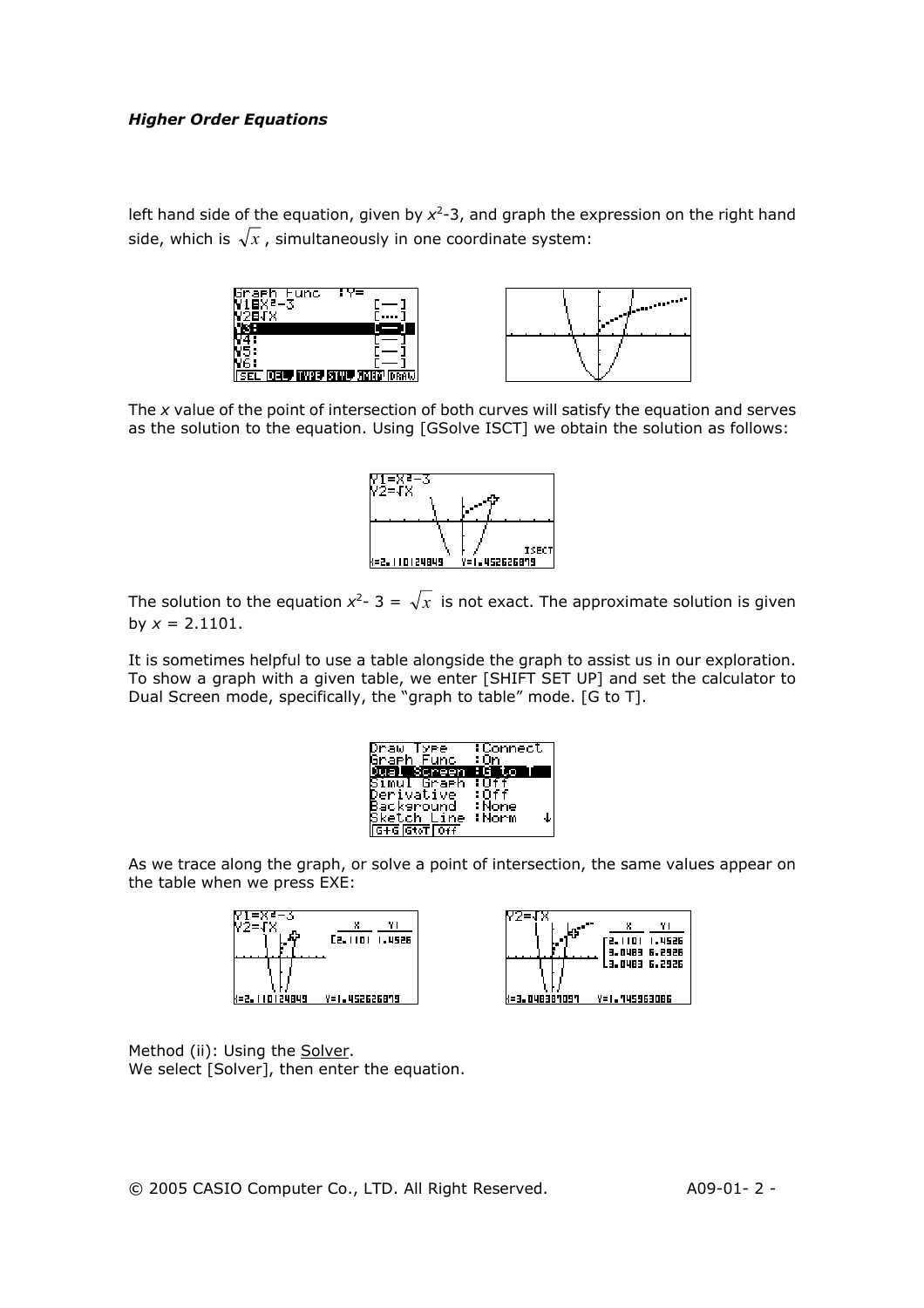| Equation                                                                   |  |
|----------------------------------------------------------------------------|--|
| Select Type<br>1:Simultaneous<br>7:Polynomial?<br>3:Solver<br>ML POLY SOLU |  |

| E4:X5-2=1X |  |
|------------|--|
|            |  |
|            |  |
|            |  |
|            |  |
|            |  |
|            |  |
|            |  |
|            |  |
|            |  |
|            |  |
|            |  |

The solution is immediately given, together with the left and right hand values of the equation. We can check that the equation has approximate solution  $x=$  2.1101, the same solution we obtained earlier:



Method (iii): Using the Run Editor.

The problem may be solved by pressing [OPTN CALC Solve], and entering the equation as follows:

| Solve $(x^2 - 3)$<br>2.118124849 |  |
|----------------------------------|--|
| Refuse a variable and some       |  |

2.

Method (i): Using the Graph Editor.

One way to solve an equation of the type  $x(x-25)(x-35) = 3000$ , where we have a constant in one side of the equation, is to graph the expression on the left hand side, given by *x*(*x*-25)(*x*-35), and from the graph, determine the value of *x* that will give the value of the constant, in this case, 3000.

In the Graph Editor, we graph *x*(*x*-25)(*x*-35) using an appropriate View Window:

| indow                          |  |
|--------------------------------|--|
|                                |  |
| max                            |  |
| scale:                         |  |
| :0.31746031                    |  |
|                                |  |
| max                            |  |
| <u>NIT ITRIGISTO STOP ROLL</u> |  |
|                                |  |

We press [SHIFT GSolv X-CAL], enter the *y* value to determine the corresponding *x*  value:

© 2005 CASIO Computer Co., LTD. All Right Reserved. A09-01- 3 -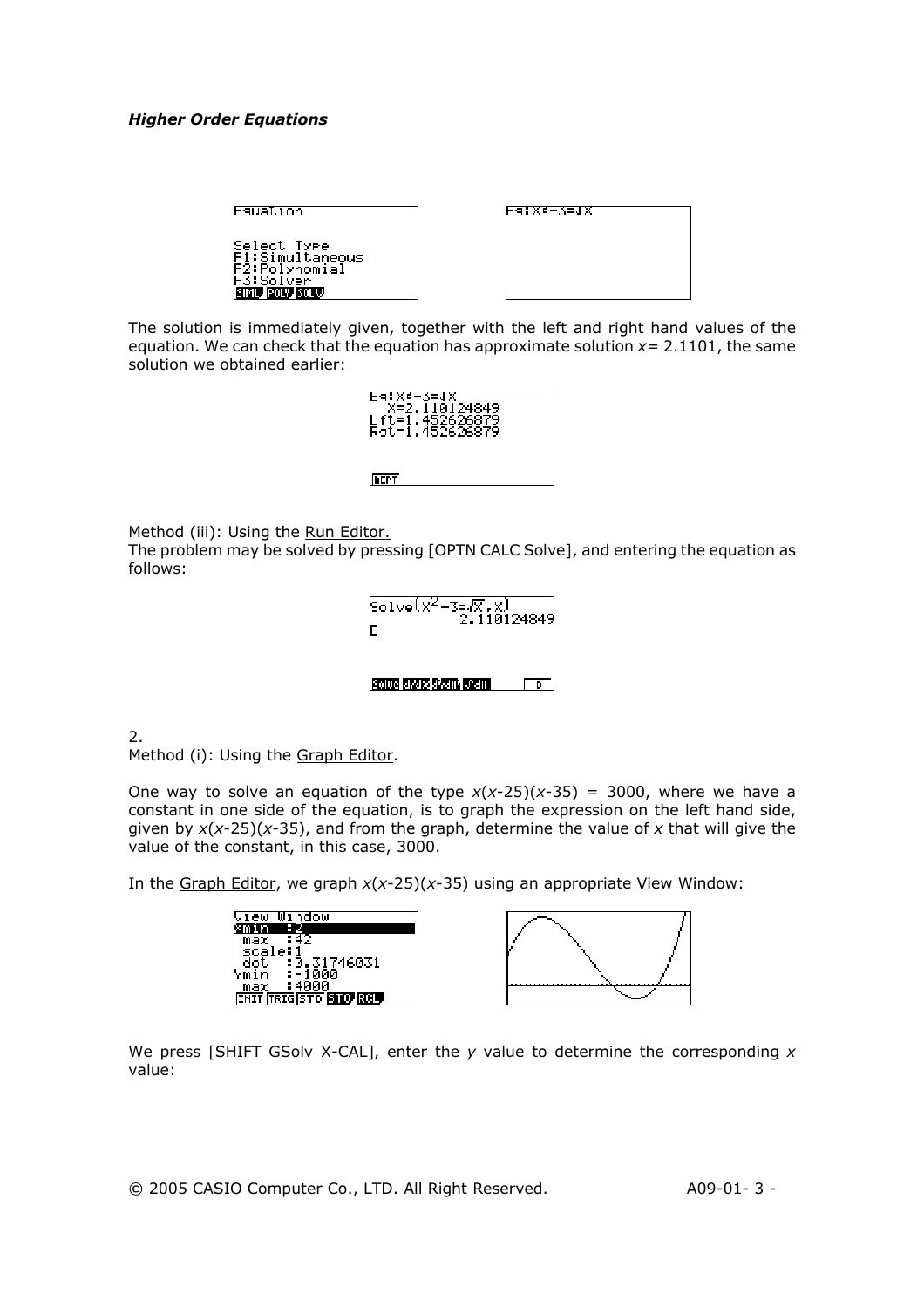

We obtain the answers  $x = 5$ , 15 and 40.



Method (ii): Using the Solver.

When using the Solver to solve an equation with more than one solution, the calculator provides the solution one at a time. Consider, for instance solving the equation  $x(x-25)(x-35) = 3000$ . The calculator gives one particular solution first:



To determine the second solution, we press [REPT]. We enter a value, a "guess" to what the next solution would be. The "guess" serves as a starting point for the calculator to look for answers. Although, one can enter any value he wishes as his "guess", a close value will give the solution more quickly, and a value which is quite far from a solution may not give a satisfactory result. Consider for instance inputting the value  $x = 20$  as our "quess". This gives rise to the second solution  $x = 15$ .

| ower<br>UPPer=9E+99 |  |
|---------------------|--|
|                     |  |
|                     |  |

| (X-25)(X-35)=3000<br>=3000<br>Rаt=Зййй |  |
|----------------------------------------|--|
| EPT                                    |  |

Next, we enter 50 as our "guess". Consequently, we obtain the third solution,  $x = 40$ .

| ower=-9E√<br>Upper=9E+99 | 5)(X-35)=3000 | 7(X-25)(X-35)=3000<br>Rat=3000 |  |
|--------------------------|---------------|--------------------------------|--|
| unsu                     | <b>SOLV</b>   | DED                            |  |

If after inputting a value as one's "guess", the calculator gives an answer where the lower and upper values are not equal, the process is continued by pressing EXE to produce the

© 2005 CASIO Computer Co., LTD. All Right Reserved. A09-01- 4 -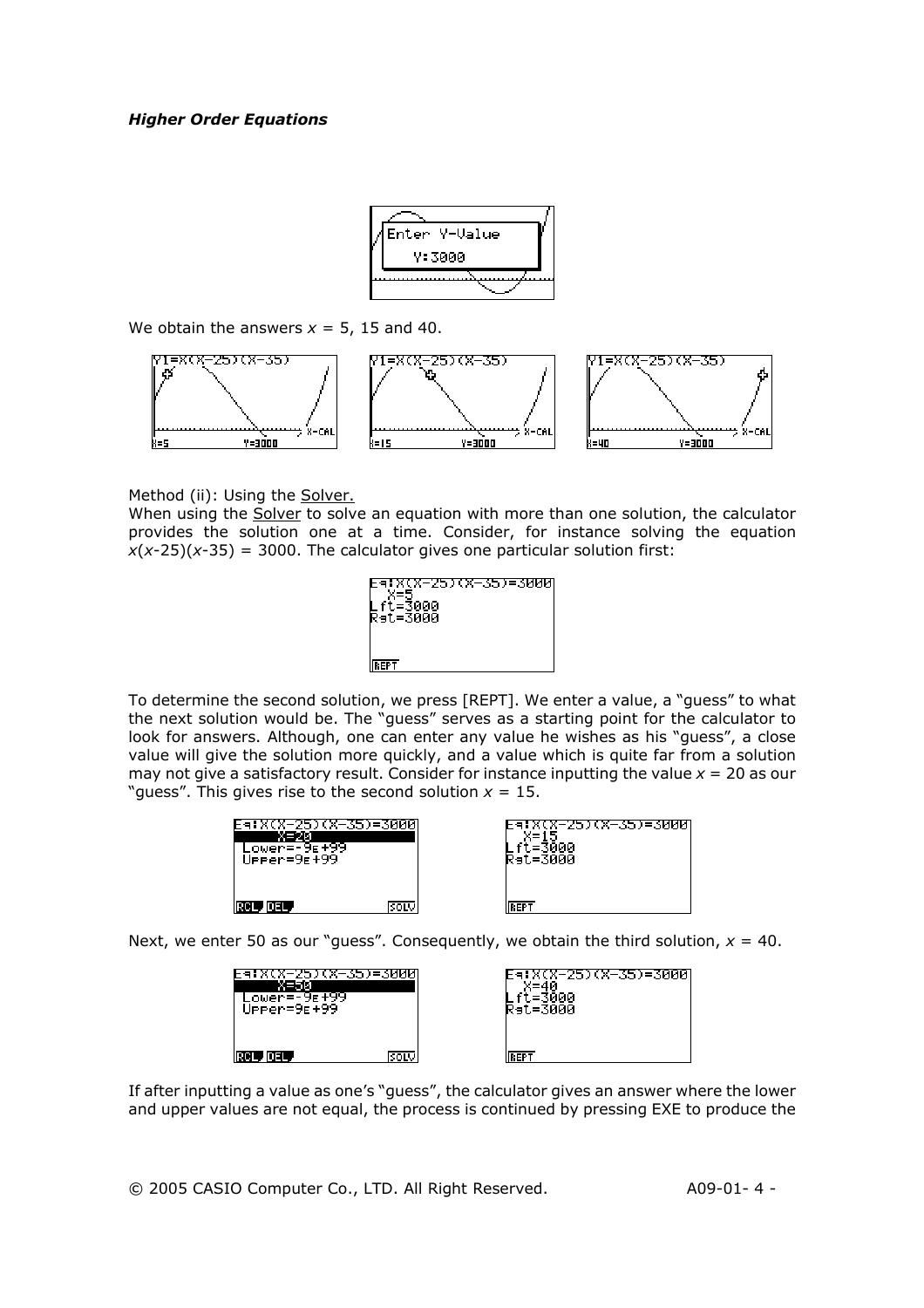correct answer. When using the solver, one has to be careful to obtain all the solutions when there is more than one. One also has to be ready providing the calculator with starting points to look for solutions.

#### Method (iii): Using the Run Editor.

Solving an equation with more than one solution in the Run Editor works almost the same way as in the Solver. One provides an estimate or "guess" to the solution. This process is needed to guide the calculator in finding the solution. Consider for instance:



The first estimate is 0, which gives rise to the solution  $x = 5$ . The next estimate provided is 20, which gives the solution  $x = 15$ , and the third estimate is 50, which gives the solution  $x = 40$ .

3.

Method (i): Using the Graph Editor.

We solve the equation  $|x| + |x-3| = 6$  in the Graph Editor. We first graph  $|x| + |x-3|$ :



By entering [SHIFT GSolv X-CAL] while the graph is on the screen, we obtain two values of *x* which will give a *y* value 6, namely,  $x = -1.5$  and  $x = 4.5$ .



The following screen dumps below illustrate that we obtain the same results when using the Solver or the Run Editor.

Method (ii): Using the Solver.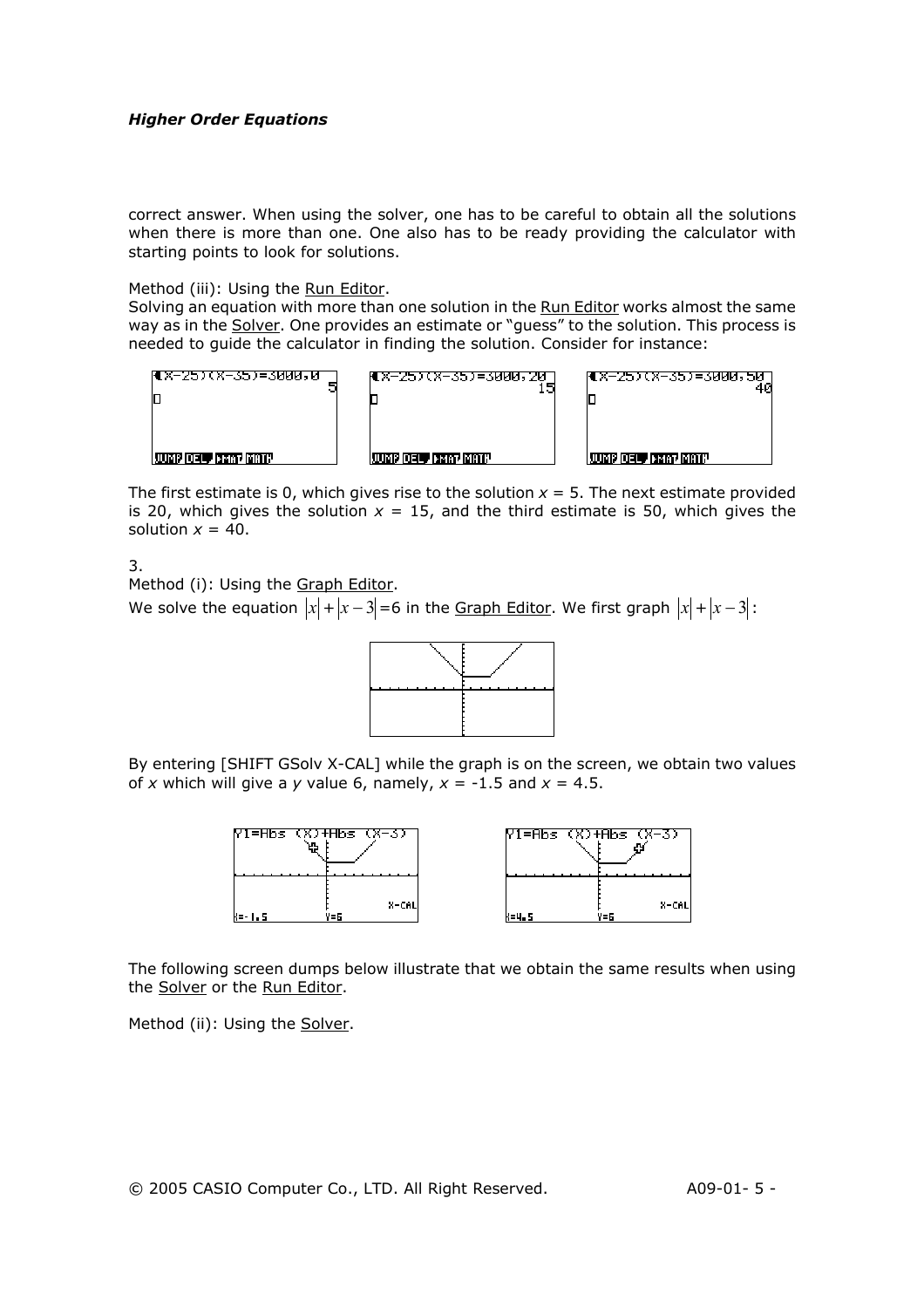

Method (iii): Using the Run Editor.



The first estimate is 0, which gives rise to the solution  $x = -1.5$ . The next estimate provided is 4, which gives the solution  $x = 4.5$ .

There are advantages of using the Graph Editor over the Solver and the Run Editor. One can tell from the graph how many solutions to the equation there are. There are also cases when there are infinitely many solutions to the equation. In which case, the Graph Editor provides the only systematic way to solving the equation. This is apparent in number 4:

4.

To solve the equation  $|x-2|+|x-3|=1$  graphically, we follow the same process used in numbers 2 and 3. We graph the left hand side of the equation, the expression  $|x-2|+|x-3|$ :



We press [SHIFT GSolv X-CAL] while the graph is on the screen and solve for the value of *x* when  $y = 1$ . We note that the solution is not a discrete number of points, but the interval [2,3]:



We use the Table Editor to explore further the situation. We enter the expression  $|x-2|+|x-3|$  and generate the table of values by giving an appropriate table setting: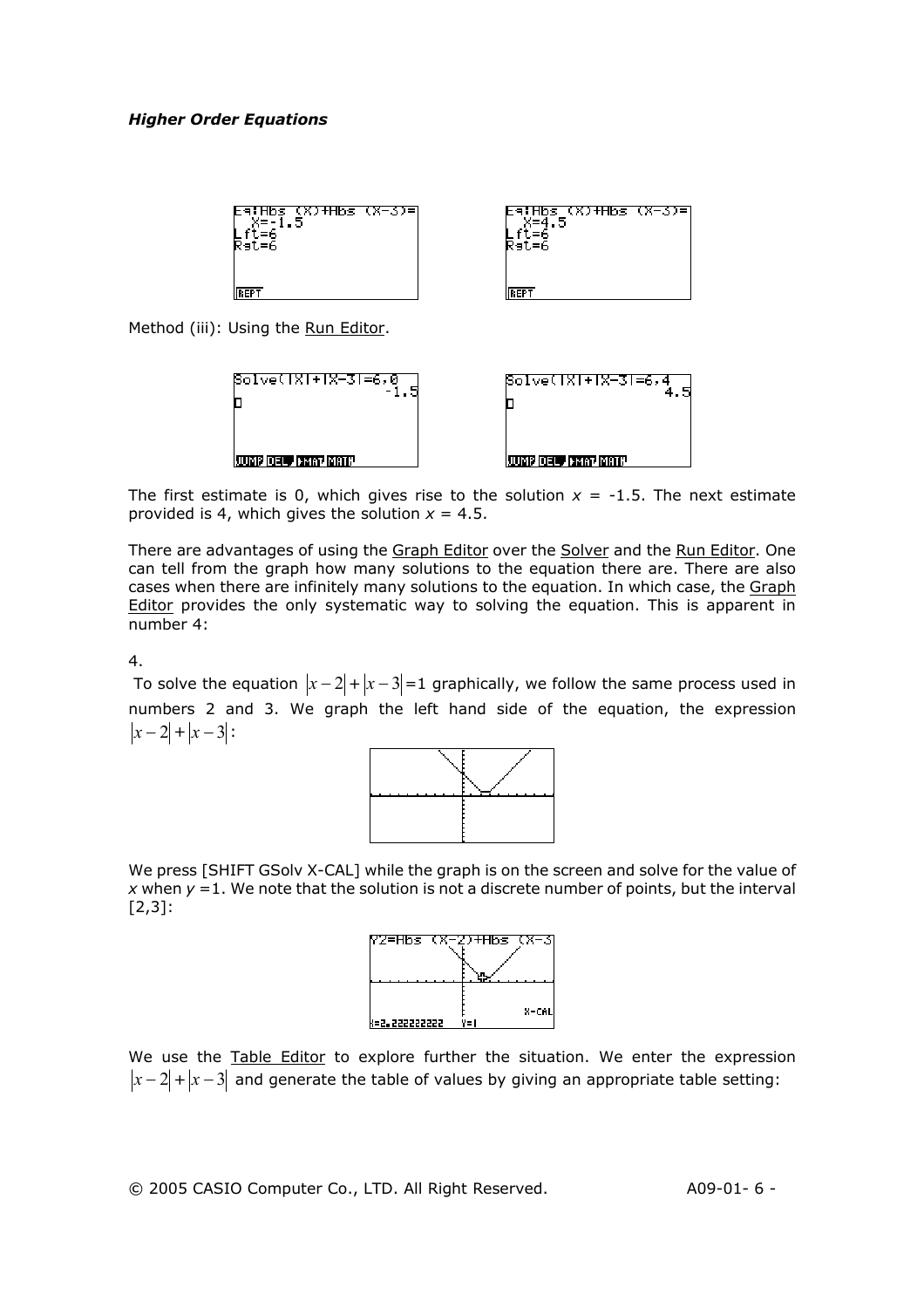

A partial list is given below which shows that the value of the expression anywhere in the interval [2,3]] is 1.



One may explore further into the interval by specifying smaller step values like 0.001. It can be verified that the solution to the equation is the interval [2,3].

Hence, the equation  $|x-2|+|x-3|=1$  yields an infinite number of solutions. In this exercise, the first given equation has one solution; the second equation, which is cubic in nature has three solutions. (Other cubic equations yield one real solution). Equations involving absolute values, in general, yield an empty set, a finite set or an infinite set as its solution set. The equation in number 3 has a solution set consisting of two elements.

**Example 2.** Do the given equations have the same solution? Why or why not?

1. 
$$
x^3 - 10x^2 + x + 50 = 0
$$
  
\n2. 
$$
\frac{x^3 - 10x^2 + x + 50}{x - 2} = 0
$$
\n3. 
$$
\frac{x^3 - 10x^2 + x + 50}{x + 2} = 0
$$

#### **Solution:**

1.

Method (i): Using the Graph Editor. We graph the cubic  $x^3 - 10x^2 + x + 50$  using an appropriate View Window:



Using the command [SHIFT GSolve ROOT], we solve for the values of *x* that will make the equation 0. We obtain  $x = 2$ ,  $x \approx 2.68$  and  $x \approx 9.32$ .

© 2005 CASIO Computer Co., LTD. All Right Reserved. A09-01- 7 -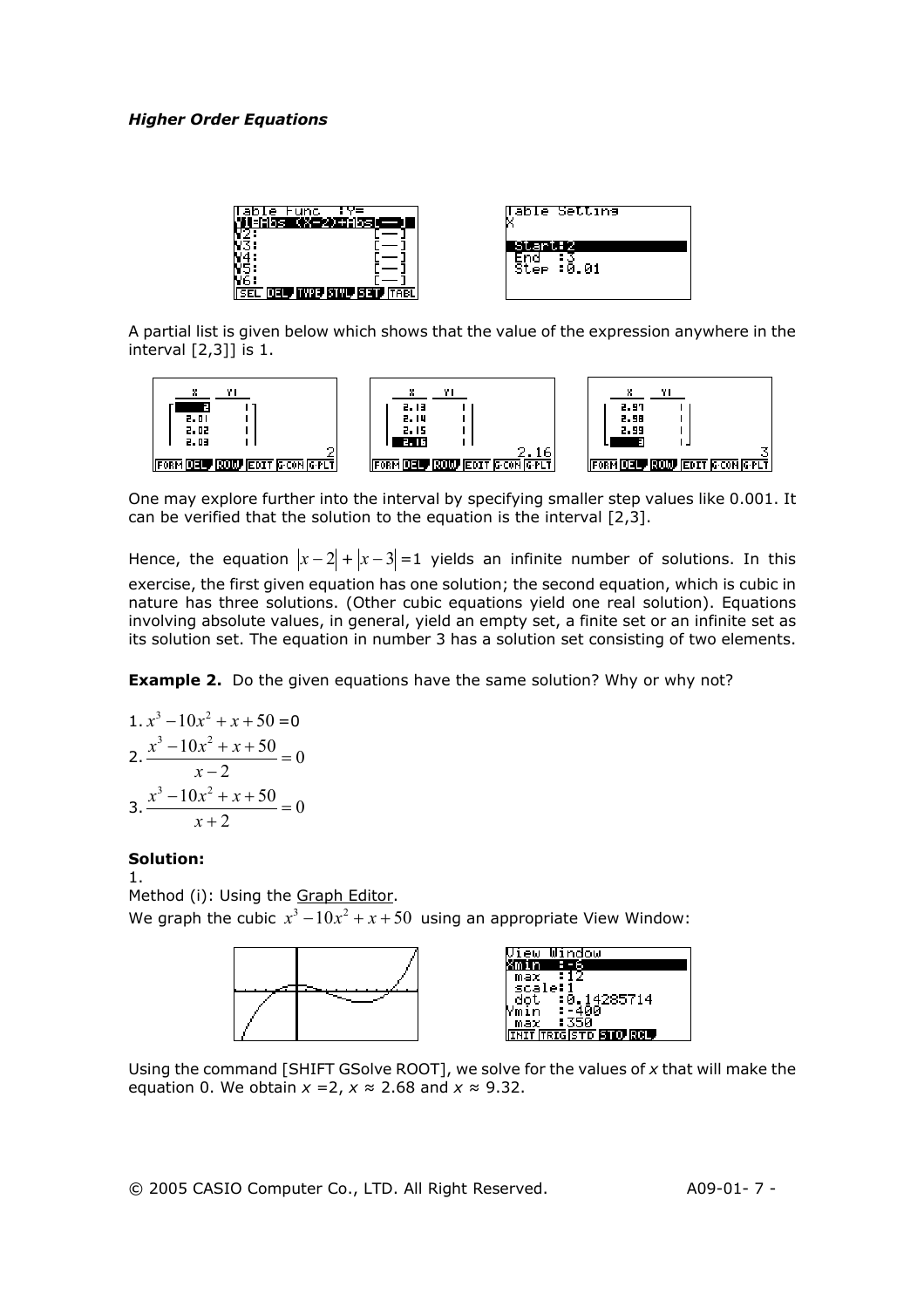

Method (ii): Using the **Equation Editor**.

The cubic equation can also be solved in the **Equation Editor** by selecting [Polynomial]. (When in eactivity mode , we insert the Poly Equation strip.)We enter the degree of the polynomial and enter the coefficients of the equation and press [Solv] to obtain the answers:



We obtain the same results given earlier, namely,  $x = 2$ ,  $x \approx 2.68$  and  $x \approx 9.32$ .

2. The graph of the rational expression <sup>2</sup>  $3 - 10x^2 + x + 50$ −  $-10x^2 + x +$ *x*  $\frac{x^3-10x^2+x+50}{2}$  is given below. A vertical asymptote of the graph is  $x = 2$ :



The rational expression  $\frac{x}{x-2}$  $3 - 10x^2 + x + 50$ −  $-10x^2 + x +$ *x*  $\frac{x^3-10x^2+x+50}{2}$  has the same roots as the cubic  $x^3 - 10x^2 + x + 50$ , namely, *x* = 2, *x* ≈ 2.68 and *x* ≈ 9.32.



3. In solving the equation  $\frac{x-10x+x+50}{2}=0$ 2  $3 - 10x^2 + x + 50$  $\frac{-10x^2 + x + 50}{x + 2} =$ *x*  $\frac{x^3-10x^2+x+50}{2}=0$ , we graph the left hand expression 2  $3 - 10x^2 + x + 50$ +  $-10x^2 + x +$ *x*  $\frac{x^3-10x^2+x+50}{2}$  and solve for its roots:

© 2005 CASIO Computer Co., LTD. All Right Reserved. A09-01- 8 -